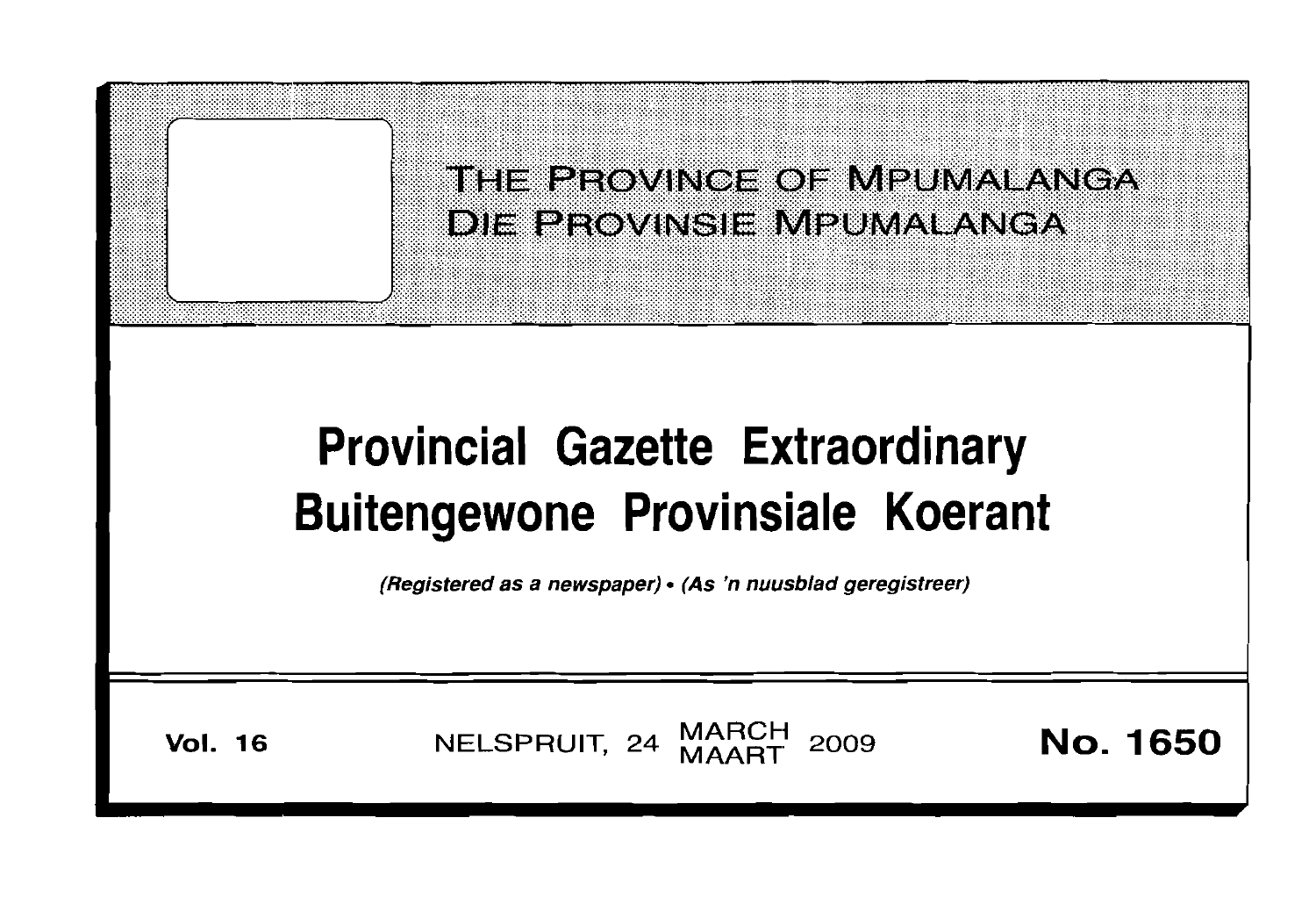No.

## **CONTENTS· INHOUD**

Page Gazette<br>No. No. No. No.

#### **GENERAL NOTICE**

84 Mpumalanga Gambling Act (5/1995): Nominations in respect of appointments to the Mpumalanga Gambling Board 3 1650